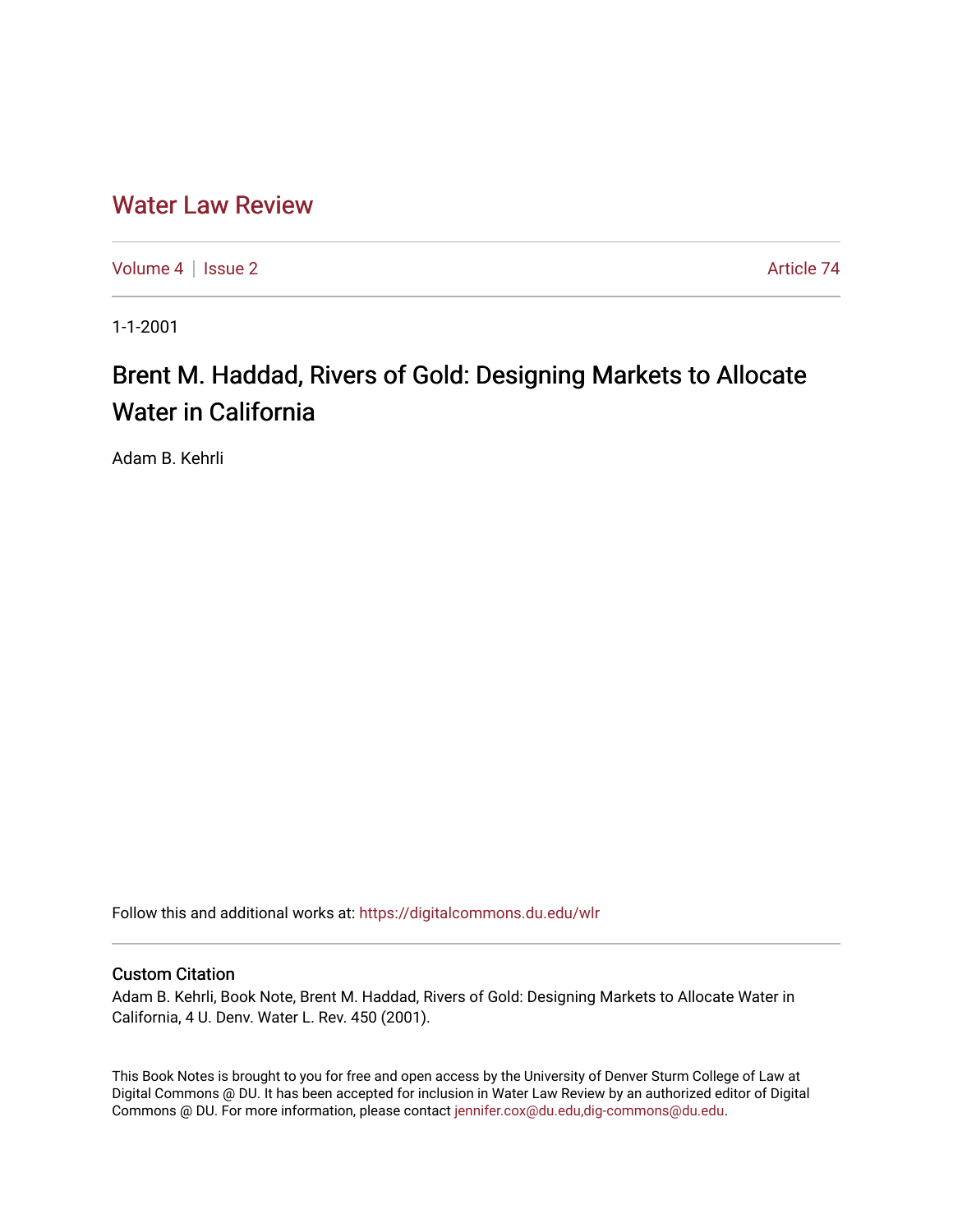the irrigated sector, be extended to include the rain fed sector, as well as the water used for trading foodstuffs. Finally, Chapter Three contrasts water use projections from several analysts and discusses the inherent difficulties in making such projections.

Chapter Four provides the meat of the book and analyzes the issues raised by the first three chapters. Specifically, Chapter Four addresses six issues: (1) the land-water nexus; (2) the maldistribution of water rights and the water use gap between the two sides; (3) the Israel's control of water institutions and legal mechanisms; (5) out-ofbasin water transfers; and (6) future management of common water resources. In order to illustrate these issues, the author compares water conditions in Israel and Israeli settlements with those of the Palestinians. Additionally, Chapter Four addresses the Israelis' and Palestinians' changing perception and ideology of water, and how this change affects the general conflict.

Chapter Five addresses how the conflict described in Chapters One through Four might be resolved equitably and cooperatively. The author argues the international law doctrine of "equitable apportionment" provides the best guide for resolving the water conflict. This doctrine weighs factors such as prior use, social and economic needs, and capability to obtain alternative resources to ensure fairness. International law also advocates joint management of shared resources. By applying these principles of international law, the author argues that Palestinians are entitled to a greater share of the water resources and should play a larger role in their management.

*Makayla A. Shannon*

### **BRENT** M. **HADDAD, RIVERS OF** GOLD: **DESIGNING MARKETS TO** ALLOCATE **WATER** IN CALIFORNIA; Island Press, Washington, D.C. (2000); 19 6pp; \$60.00; ISBN 1-55963-712-9, softcover.

*Rivers of Gold* presents a plan for water allocation in the state of California using market-based theories. Specifically, the book focuses on the effort to reallocate developed portions of water from agricultural use to urban and environmental uses in California. Also, it generally examines the other arid western states. The author provides a framework on how to better accommodate the needs of markets and communities by using detailed case studies of water market transactions and the institutional design issues associated with them.

In the *Introduction*, Haddad presents the problem of Owens Valley<br>circa 1913. Officials from Los Angeles convinced Owens Valley<br>farmers to unwittingly sell their land and water rights to the city.<br>Subsequently, the once p demonstrates what can happen to an agricultural community when it surrenders water rights to a "thirsty, growing city." Although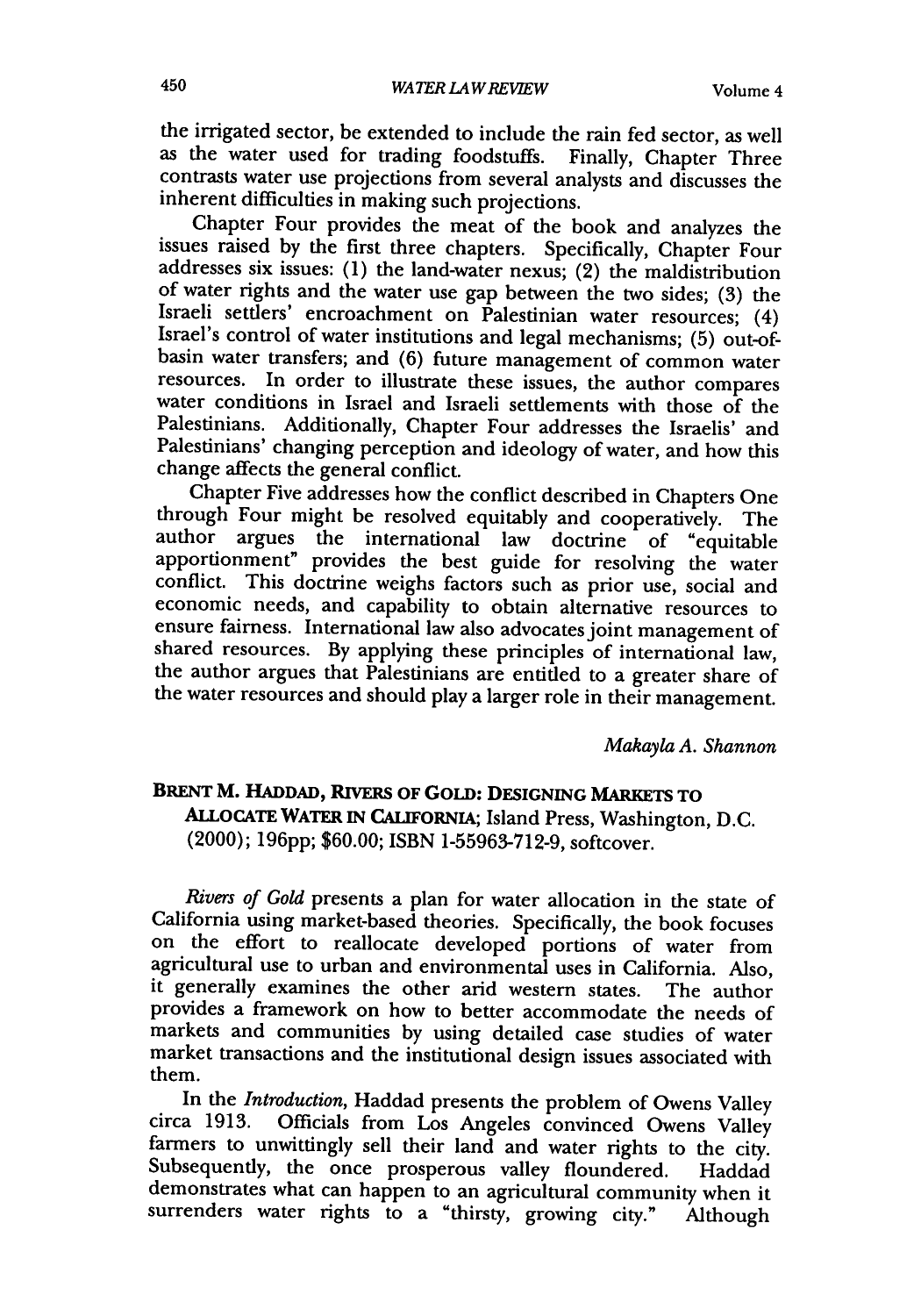#### *BOOK NOTES*

California has since taken measures to prevent such an incredible event from happening again, current trends suggest that a further significant reallocation of water from agricultural to urban regions is likely to occur. Haddad suggests this new "era" of water reallocation would benefit from a market-based approach.

Chapter One, *The Water-Reallocation Challenge in California and the West,* provides an overview of the state's water-supply challenge. It begins by surveying the state's evolving circumstances of hydrology and demography, as well as the legal doctrines that define water rights in California. A full picture of the state's water circumstances emerges when Haddad introduces the historical, political, social, economic, and ecological perspectives that come to bear on California's watersupply challenges. Haddad compares these challenges to the conditions of four other western states: Arizona, New Mexico, Texas, and Colorado.

Chapter Two, *Why Markets are the Institution of Choice for Water Reallocation,* focuses on the theory of market mechanisms. By defining the terms market and institution, the chapter answers the question of what kind of market should be established. Further, it describes the forms markets take and why they take those forms. Ultimately, forms markets take and why they take those forms. Haddad concludes the original theory of market-based water transfers in California, advocating a statewide market (the California Model Water Transfer Act), was "just too grand." Rather, in order for a water market to succeed, Haddad suggests the feasibility of a market theory must take into consideration the different perspectives of the people affected by the market.

Chapter Three, *Political, Legal, and Cultural Challenges to Water Markets,* continues where Chapter Two left off. Specifically, it looks at three characteristics of markets as applied to water reallocation. Haddad asserts that if these factors are ignored, this oversight could spell disaster for institutional reform of the state's water allocation problem. First, the chapter examines the political nature of water markets. Second, Haddad examines the importance of aligning market reforms with historical trends. Finally, the chapter looks at the power of markets to adapt quickly without conscious oversight. Haddad suggests that creating an efficient water market in California is nearly impossible without taking into consideration these three essential characteristics.

In Chapter Four, *Lessons from California's Experience with Short-Term Water Markets,* Haddad explores California's numerous water-market experiences in short-term regional trading. These experiences lay a foundation for the design of long-term market transfers. Long-term transfers historically have not been successful in the state. The chapter chronicles two specific examples of successful short-term transfers: the state-sponsored Drought Water Bank, and the water-trading activities of the Westlands Water District. The chapter concludes by analyzing the few similarities and many differences of long-term water markets.

Chapter Five, *Shotgun Wedding: The Imperial Irrigation District-Metropolitan Water District Water Conservation Agreement,* is the